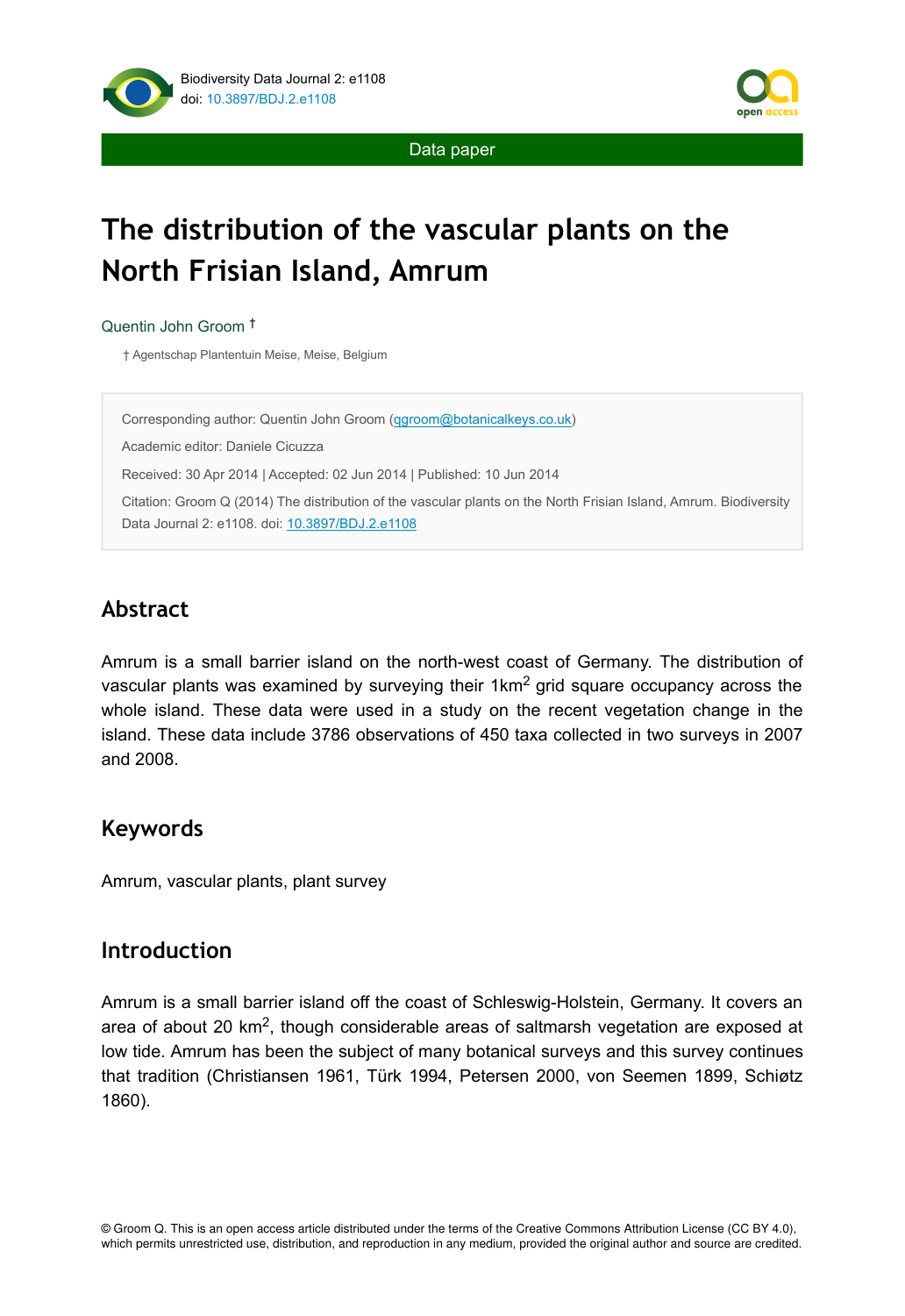Amrum is approximately 10 km long and 3 km wide at its widest point (Fig. 1). Its main habitats run in north-south bands along the island. In the west are open sand flats with a sparse fore-dune vegetation, moving eastward there is a complete dune succession ending in conifer plantations. Beyond the plantations is arable farmland and grazing. Along the eastern shore are mainly saltmarshes and mudflats. Other important habitats include freshwater ponds, marshes and ditches, heathland, urban areas and the seawall.



#### Figure 1.

A map of Amrum showing the main landscape features and the 1km<sup>2</sup> grid used for the survey. The grid is based upon the spatial reference system EPSG:31467 - DHDN / Gauss-Kruger zone 3.

These data were used in a study of change in the islands flora (Groom 2010). They are published in the hope that they will help future studies.

# **Sampling methods**

**Study extent:** The survey covered all vegetated areas of the island were access was permitted. In fact, this covers most of the island, however, some nesting bird colonies and private gardens are completely inaccessible.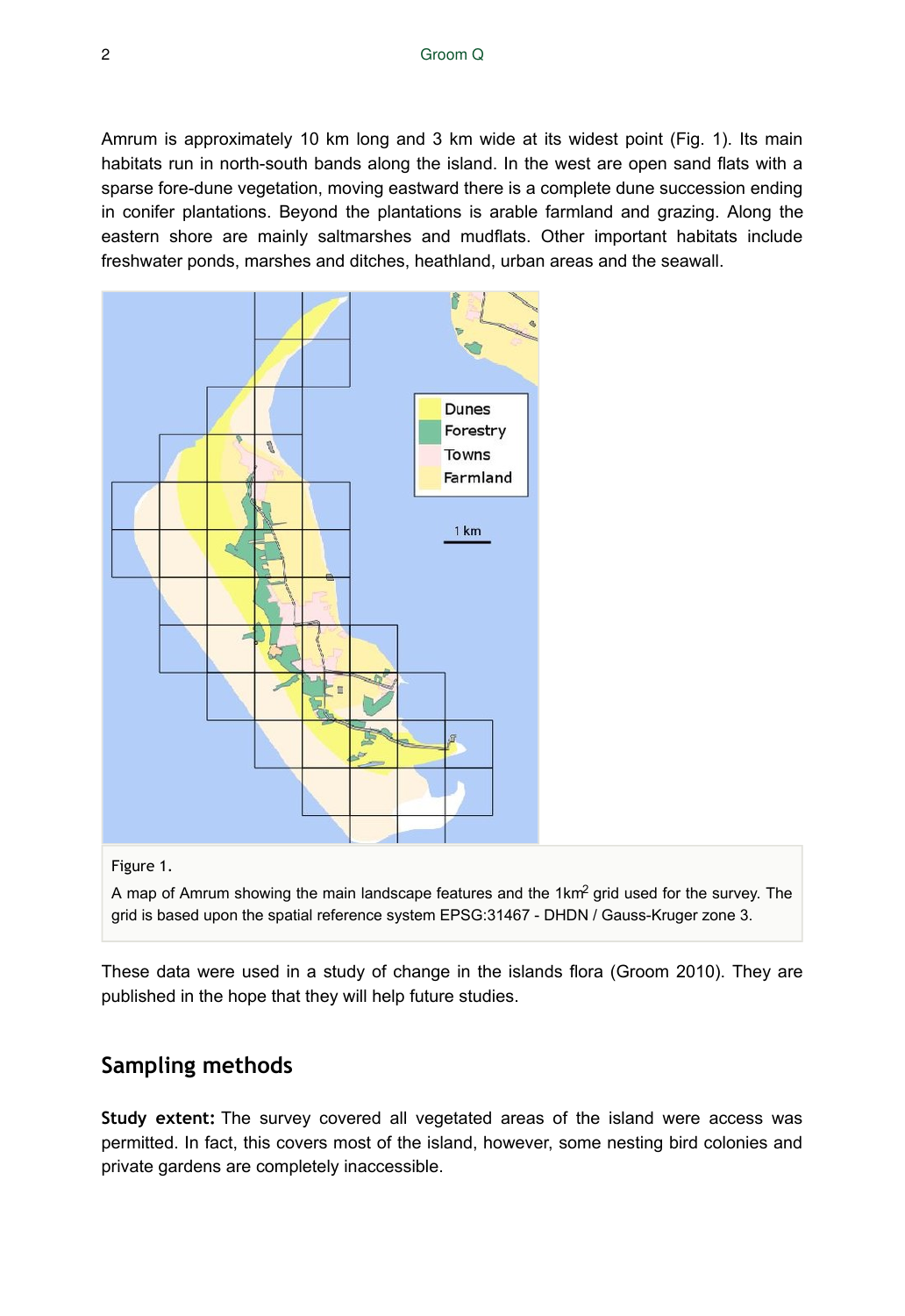Sampling description: The biodiversity of each 1 km<sup>2</sup> varies considerable so there was no set time limit for surveying a particular square. Grid squares were surveyed as intensively as considered necessary to find all but the rarest species. Aerial photographs, maps, previous surveys and local experts were all used to direct surveying to all potentially important habitats. The grid is based upon the spatial reference system EPSG:31467 - DHDN / Gauss-Kruger zone 3 (Fig. 1).

**Quality control:** Some *Salix* specimens where identified by R.D. Meikle.

# **Geographic coverage**

**Description:** Amrum is one of the North Frisian Islands, Schleswig-Holstein, Germany. Its western coast faces the North Sea and the eastern coast faces the Wadden Sea (Fig. 1).

**Coordinates:**  54° 36' 22.9602" and 54° 42' 44.1936" Latitude; 8° 17' 26.5308" and 8° 24' 12.6138" Longitude.

## **Taxonomic coverage**

**Description:** The study covers all vascular plants growing in the wild. Obviously cultivated plants were excluded, though trees planted for forestry were included as these form so much of the island's habitats. Some examples of natural habitats on Amrum are illustrated (Fig. 2).

## **Temporal coverage**

**Data range:** 2008 7 05 - 2008 7 20; 2007 8 17 - 2007 8 31.

## **Usage rights**

**Use license:** Creative Commons CCZero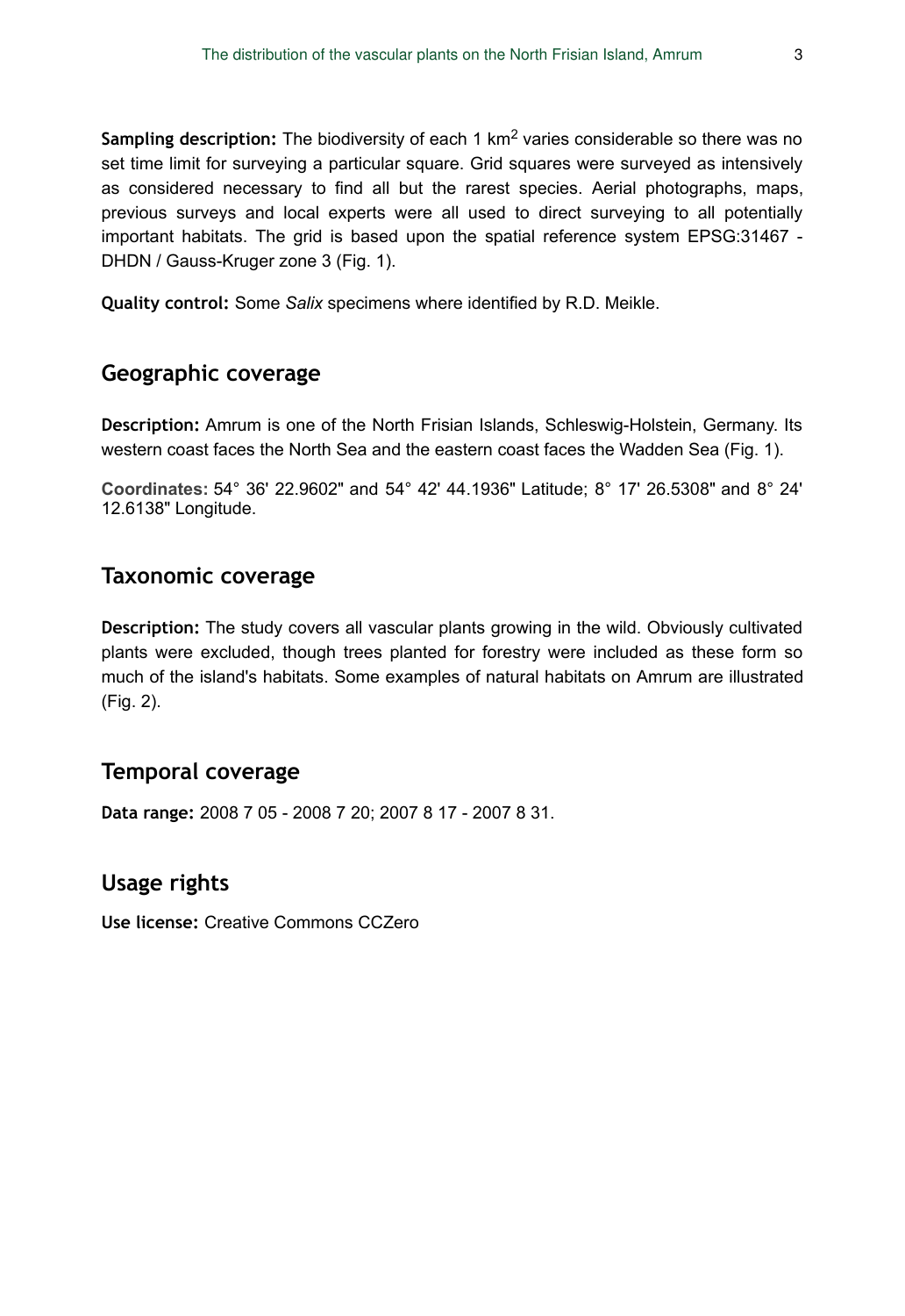

#### Figure 2.

Examples of some of the habitats and plants found on Amrum.

**a**: Mobile foredunes containing *Ammophila arenaria*, *Rumex crispus*, *Sonchus arvensis* and *Elytrigia juncea*.

**b**: A mature wet dune slack, habitat to *Erica tetralix* and *Eriophorum angustifolium*.

**c**: *Calluna vulgaris* heath on stabilized dunes, taken from the lighthouse called the Quermarkenfeuer (54°40'9.25"N, 8°18'30.84"E).

- **d**: *Salix cinerea* carr at the western end of the Nehrungssee (54°37'22.77"N, 8°22'0.42"E).
- **e**: *Bolboschoenus maritimus*
- **f**: *Limonium vulgare*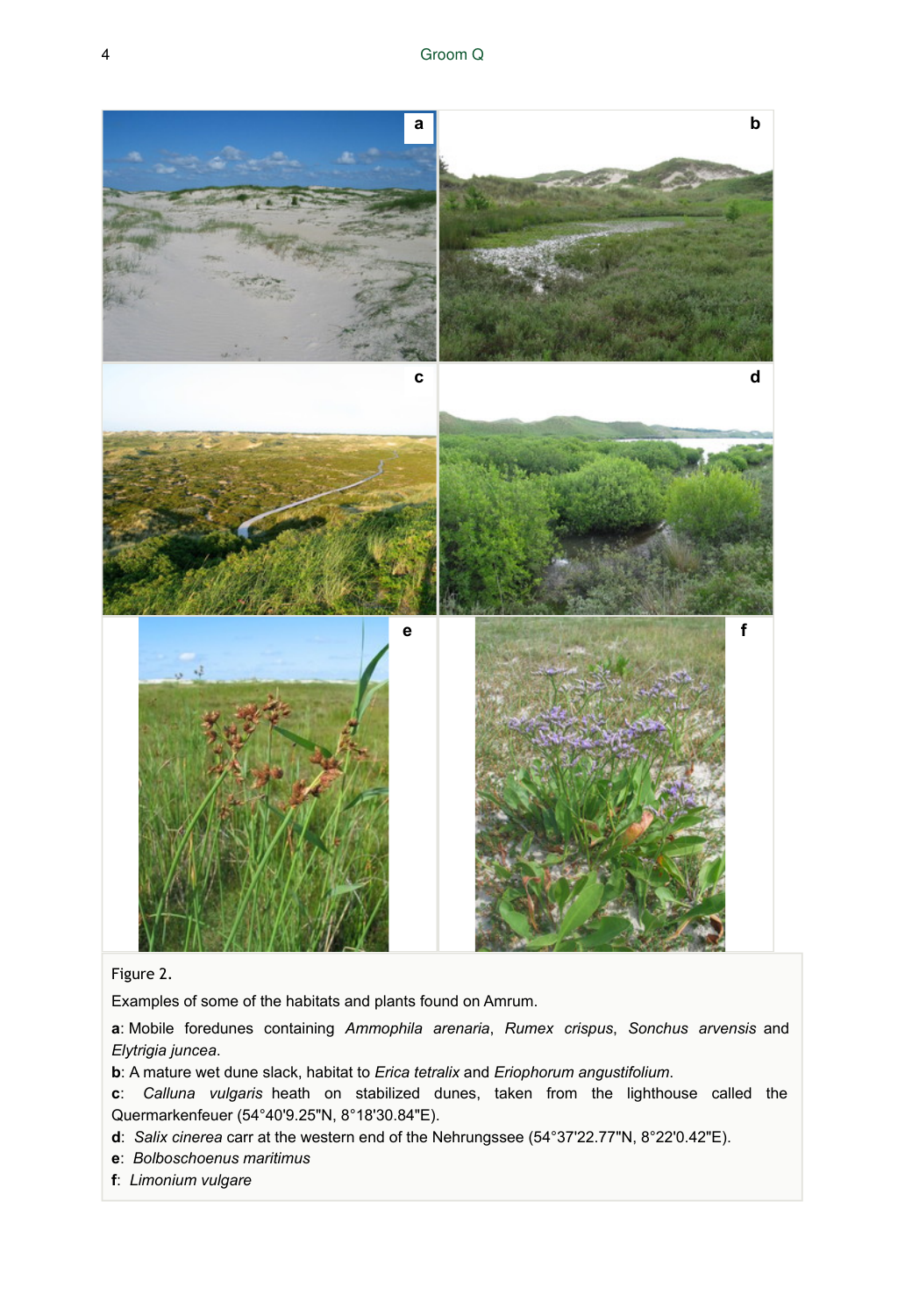### **Data resources**

#### **Data package title:** Vascular plant survey of Amrum 2007-2008

**Resource link:** <http://www.gbif.org/dataset/e6fb3d46-977a-4deb-99be-e8493024feb2>

#### **Number of data sets:** 1

**Data set name:** Survey of the whole island

**Character set:** UTF-8

**Data format:** Darwin Core archive

#### **Data format version:** 1

| <b>Column label</b>  | <b>Column description</b>                                                                         |
|----------------------|---------------------------------------------------------------------------------------------------|
| qenus                | The genera of the taxon.                                                                          |
| specificEpithet      | The specific epithet of the taxon.                                                                |
| taxonRank            | The taxonomic rank of the name.                                                                   |
| infraspecificEpithet | The infraspecific name of the taxon, if identified to this rank.                                  |
| scientificName       | full scientific names, written out as a string with authority.                                    |
| kingdom              | The taxonomic kingdom to which the organism belongs.                                              |
| family               | The taxonomic family to which the organism belongs.                                               |
| vernacularName       | The English common name of the taxon.                                                             |
| nomenclaturalCode    | International Code of Nomenclature for the name.                                                  |
| identifiedBy         | The identifier of the specimen.                                                                   |
| recordedBy           | The person who found the specimen.                                                                |
| language             | The language used in the observation details.                                                     |
| rights               | The rights given to the use of these data.                                                        |
| rightsHolder         | The person to whom these right belong.                                                            |
| datasetID            | A unique identifier to this dataset.                                                              |
| datasetName          | The name of this dataset.                                                                         |
| basisOfRecord        | How the observation was made.                                                                     |
| occurrenceStatus     | An indication of the about the presence or absence of a taxon at a<br>location.                   |
| individualCount      | The number of individuals observed. If left blank the taxon was<br>observed, but not counted.     |
| eventDate            | The date on which the observation occurred.                                                       |
| month                | The month in which the observation occurred.                                                      |
| year                 | The year in which the observation occurred.                                                       |
| occurrenceRemarks    | Additional notes on the observation.                                                              |
| establishmentMeans   | How the taxon became established at the location. Frequently used<br>where the taxon was planted. |
| occurrenceID         | A unique identifier to the observation.                                                           |
| locality             | A textual description of the precise locality.                                                    |
| higherGeography      | A textual description of the region in which the observation<br>occurred.                         |
| islandGroup          | The name of the island group in which the observation occurred.                                   |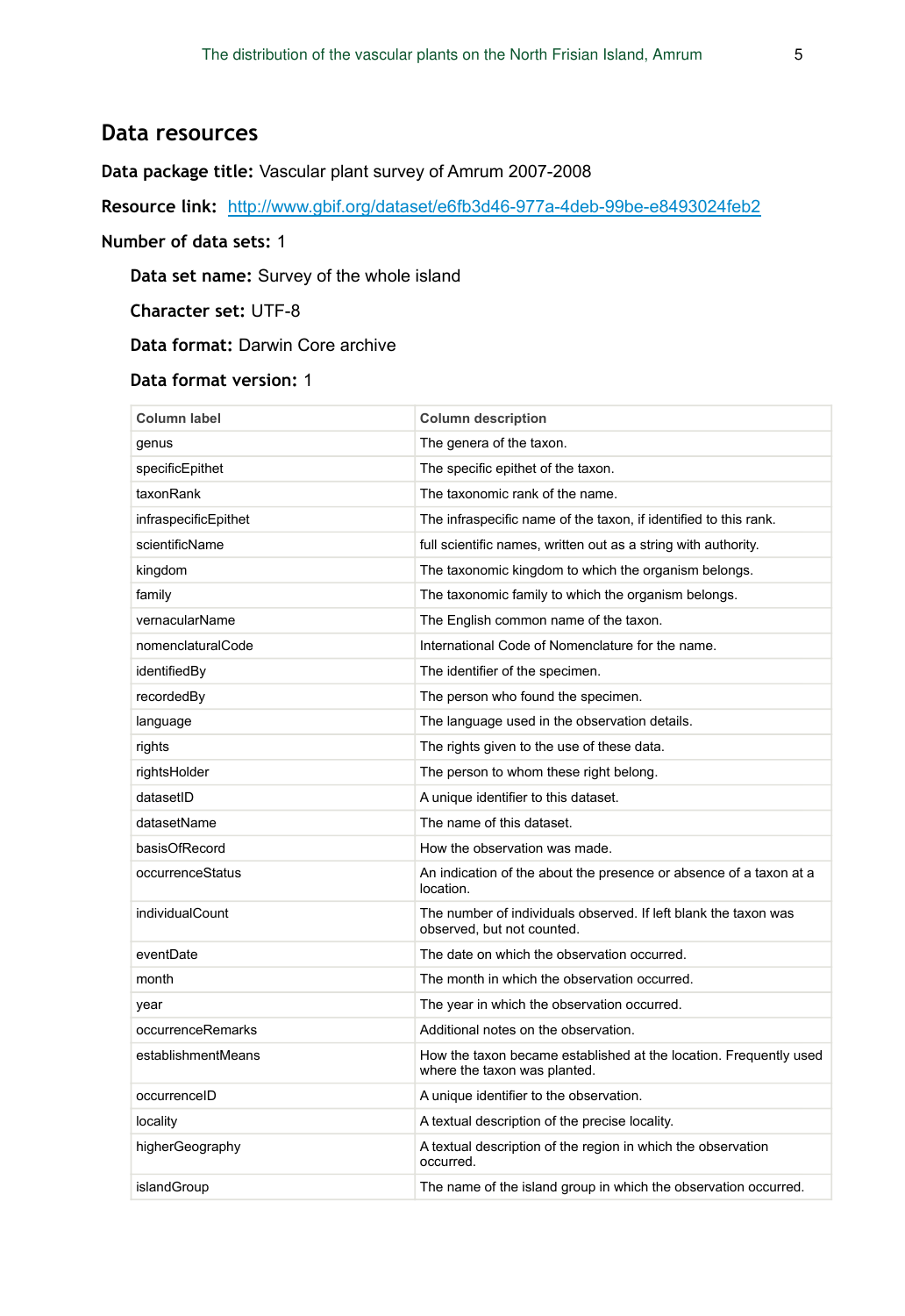#### 6 Groom Q

| island                        | The name of the island in which the observation occurred.                                                                   |
|-------------------------------|-----------------------------------------------------------------------------------------------------------------------------|
| country                       | The name of the country in which the observation occurred.                                                                  |
| countryCode                   | The ISO 3166-1-alpha-2 country code.                                                                                        |
| stateProvince                 | The first-level administrative subdivision of the country in which the<br>observation occurred.                             |
| continent                     | The continent in which the observation occurred.                                                                            |
| verbatimCoordinates           | The geographic coordinates of the observation written out.                                                                  |
| verbatimSRS                   | The spatial reference system of the verbatim coordinates.                                                                   |
| footprintWKT                  | A Well-Known Text (WKT) representation of the shape that defines<br>the location.                                           |
| footprintSRS                  | The spatial reference system of the footprint WKT coordinates.                                                              |
| habitat                       | A textual description of the habitat in which the taxon was observed.                                                       |
| coordinateUncertaintyInMeters | The limit of the distance (in meters) from the given coordinates<br>describing a circle within which the locality must lie. |
| decimalLongitude              | The longitude of the location the observation was made, in decimal<br>degrees.                                              |
| decimalLatitude               | The latitude of the location the observation was made, in decimal<br>degrees.                                               |
| geodeticDatum                 | The geodetic datum to which the latitude and longitude refer.                                                               |
| pointRadiusSpatialFit         | The ratio of the area of the point-radius to the actual area of the<br>spatial representation of the location               |

### **References**

- Christiansen W (1961) Flora der Nordfriesischen Inseln. Cram, de Gruyter & Co., Hamburg, 127 pp. [In German].
- Groom Q (2010) A comparison of species lists of vascular plants points to recent habitat change on the North Frisian Island, Amrum. Schriften des Naturwissenschaftlichen Vereins für Schleswig-Holstein 72: 29‑35. [In English]. URL:<http://www.schriften.uni-kiel.de/Band%2072/Groom.pdf>
- Petersen J (2000) Die dünentalvegetation der wattenmeer- inseln in der südlichen Nordsee. Husum Druck- und Verlagsgesellschaft, Husum, 205 pp. [In German]. [ISBN 9783880429352]
- Schiøtz LT (1860) Beretning om en botanisk Reise, foretaget i Sommeren 1858 i Landskabebet mellem Sleswig, Rendsborg og Ekernførde samt paa Vesterhavsøerne Amrom, Før og Sild. Videnskab. Meddel. -: 117‑168. [In Danish].
- Türk W (1994) Flora und Vegetation der Insel Amrum Bestand, Wandel, Gefährdung. Schriften des Naturwissenschaftlichen Vereins für Schleswig-Holstein 64: 17‑89. [In German]. URL: [http://www.schriften.uni-kiel.de/Band%2064/](http://www.schriften.uni-kiel.de/Band%2064/Tuerk_64_17-89.pdf) [Tuerk\\_64\\_17-89.pdf](http://www.schriften.uni-kiel.de/Band%2064/Tuerk_64_17-89.pdf)
- von Seemen O (1899) Einige Mitteilungen über die in dem Herbar K. F. W. Jessen enthaltenen Pflanzen von der Nordfriesischen Insel Amrum. Botanische Jahrbücher für Systematik, Pflanzengeschichte und Pflanzengeographie 27 (62): 6‑7. [In German]. URL:<http://biodiversitylibrary.org/page/210409>